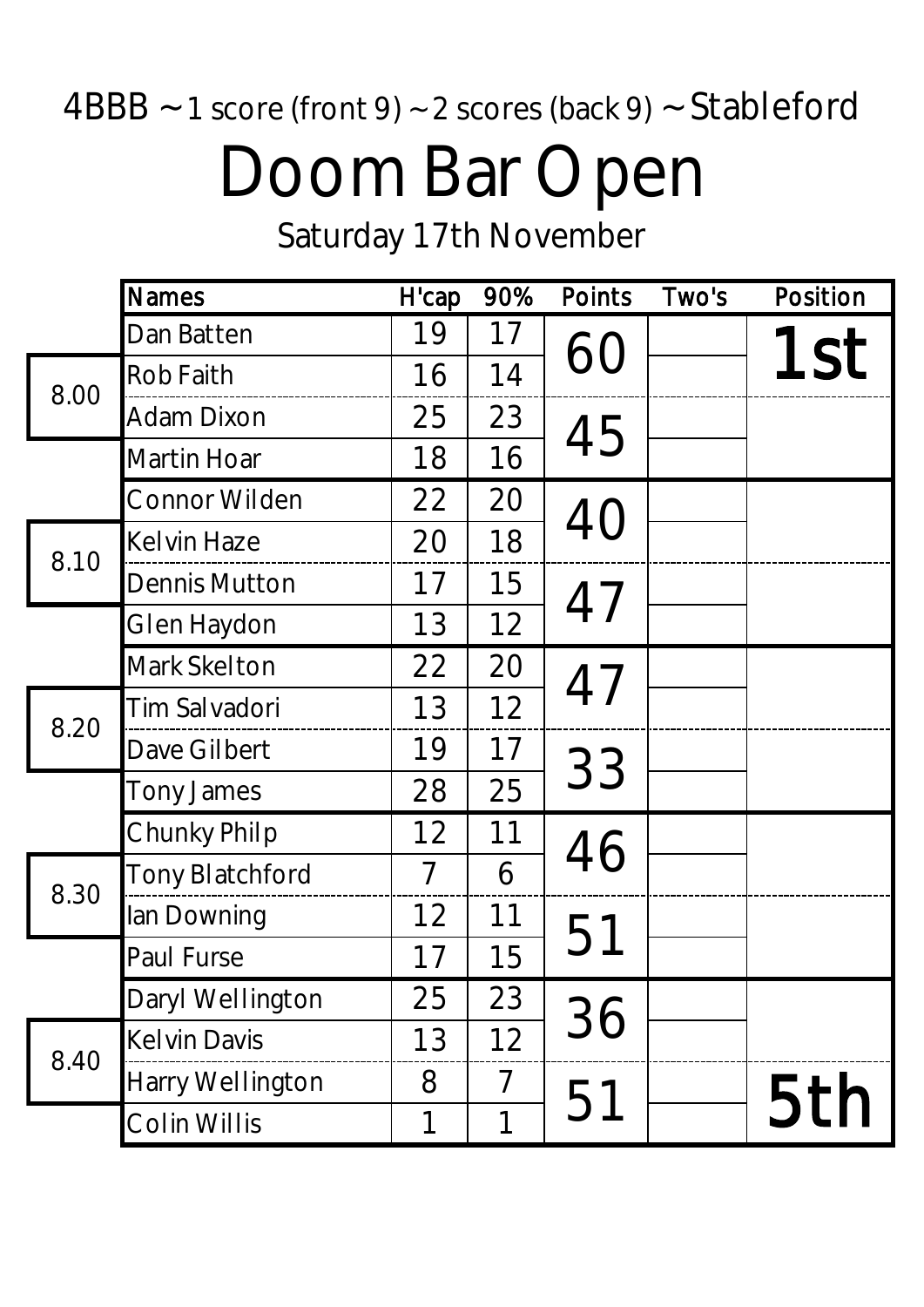|      | Richard Cragg          | 11             | 10             | 44        | 10th   |     |
|------|------------------------|----------------|----------------|-----------|--------|-----|
| 8.50 | Lee Halliwell          | 15             | 14             |           |        |     |
|      | <b>Roland Pearton</b>  | 20             | 18             | 51        |        |     |
|      | <b>Steve Bartrop</b>   | 11             | 10             |           |        |     |
|      | Mark Duncan            | 8              | $\overline{7}$ | 49        | 10th   |     |
| 9.00 | Nick Wilce             | 11             | 10             |           |        |     |
|      | John Goaman            | 12             | 11             | 49        |        |     |
|      | Dave Simmons           | 12             | 11             |           | 8 & 13 |     |
|      | <b>Gary Stone</b>      | 4              | 4              | <b>50</b> | 10th   |     |
| 9.10 | <b>Andrew Pelling</b>  | 9              | 8              |           |        |     |
|      | <b>Geoff Peters</b>    | 23             | 21             | 37        |        |     |
|      | <b>Richard Collins</b> | 26             | 23             |           |        |     |
|      | Dave Wilcox            | 14             | 13             | 49        |        |     |
| 9.20 | <b>Adrian Thorne</b>   | 15             | 14             |           |        |     |
|      | Danny Vanstone         | $\overline{2}$ | $\overline{2}$ | 49        |        |     |
|      | Shaun Gifford          | 6              | 5              |           | 1st    |     |
|      | Mandy Congdon          | 19             | 17             | 44        |        |     |
| 9.30 | Maggie Hooper          | 36             | 32             |           |        |     |
|      | Steve Congdon          | 6              | 5              |           |        |     |
|      | Dave Congdon           | 16             | 14             | 59        |        | 2nd |
|      | John Percy             | 7              | 6              | 39        |        |     |
| 9.40 | Mark Taylor            | 9              | 8              |           |        |     |
|      | Ash Gray               | 6              | 5              | 1 Q       |        |     |
|      | Mark Evans             | 15             | 14             |           |        |     |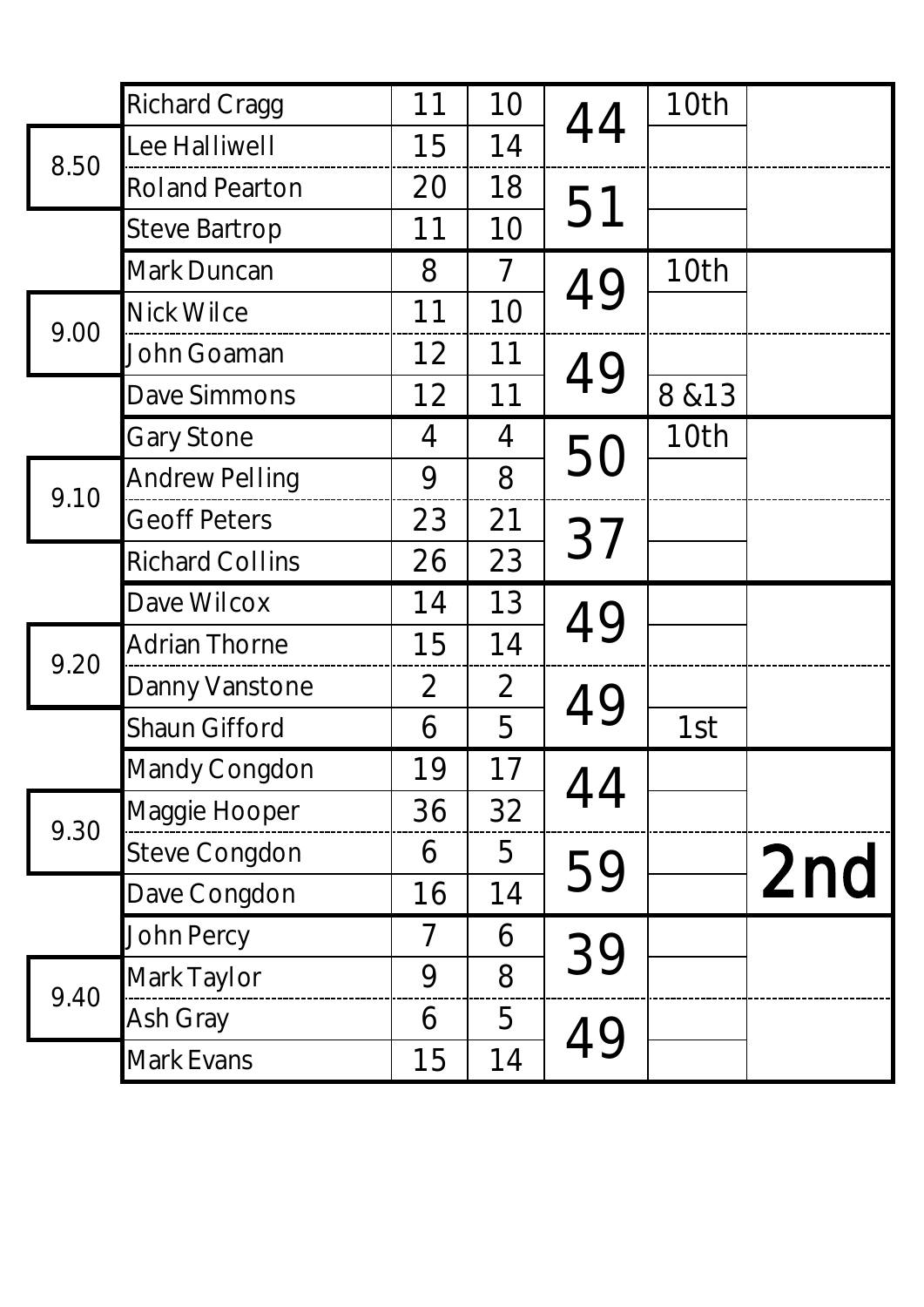|       | Adrian Bleasdale     | 10      | 9              | 47 |     |
|-------|----------------------|---------|----------------|----|-----|
| 10.00 | Adam Howard          | 7       | 6              |    |     |
|       | <b>Chris Howard</b>  | $. + 1$ | $. + 1$        | 45 |     |
|       | Dan Whitehurst       | 10      | 9              |    |     |
|       | <b>Steve Steward</b> | 12      | 11             | 36 |     |
| 10.10 | Phil Millar          | 8       | $\overline{7}$ |    |     |
|       | Mike Harding         | 16      | 14             | 37 |     |
|       | Nick Arundell        | 6       | 5              |    |     |
|       | Matthew Pike         | 26      | 23             | 48 |     |
| 10.20 | Lee Court            | 14      | 13             |    |     |
|       | Rob Tunley           | 15      | 14             | 52 | 4th |
|       | Mark Simmons         | 12      | 11             |    |     |
|       | Martin Jewell        | 18      | 16             |    |     |
| 10.30 | Simon McIvor         | 14      | 13             |    |     |
|       | Liam Dunne           | 18      | 16             | 49 |     |
|       | Peter Calvert        | 14      | 13             |    |     |
|       | Phil Haddon          | 11      | 10             | 43 |     |
| 10.40 | Jim Ryan             | 12      | 11             |    |     |
|       | Graham Richards      | 6       | 5              | 45 |     |
|       | <b>Brian Sibley</b>  | 13      | 12             |    |     |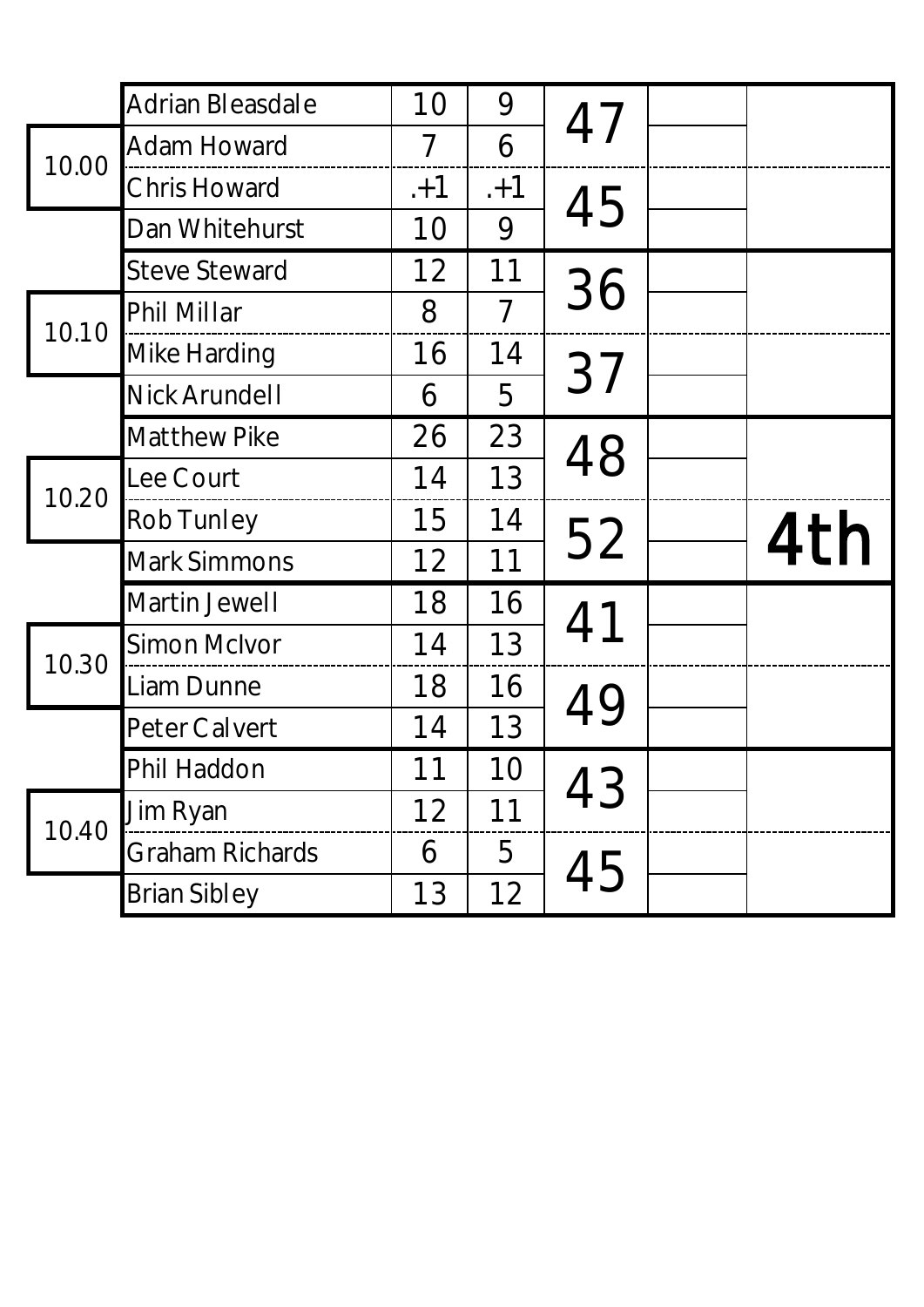|       | Phil Bott            | 7              | 6              | 37 |      |  |
|-------|----------------------|----------------|----------------|----|------|--|
| 10.50 | Simon James          | 18             | 16             |    |      |  |
|       | <b>Steve Mander</b>  | 11             | 10             | 35 |      |  |
|       | John Jamison         | 11             | 10             |    |      |  |
|       | Mike Hudson          | 8              | $\overline{7}$ | 44 |      |  |
| 11.00 | Anth Ward            | 21             | 19             |    |      |  |
|       | George Ward          | 11             | 10             | 42 |      |  |
|       | Merv Hegarty         | 15             | 14             |    |      |  |
|       | Keith Horwell        | 18             | 16             | 30 |      |  |
| 11.10 | Andy Bryan           | 19             | 17             |    |      |  |
|       | Simon Skinner        | 21             | 19             | 34 |      |  |
|       | Paul Langmead        | 21             | 19             |    |      |  |
|       |                      |                |                |    |      |  |
|       | John Dowell          | 11             | 10             |    | 10th |  |
|       | Pete Kelly           | 14             | 13             | 38 |      |  |
| 11.20 | Lee Mears            | 9              | 8              |    |      |  |
|       | Paul Anderson        | 14             | 13             | 50 |      |  |
|       | <b>Andrew May</b>    | $\overline{1}$ | 6              |    |      |  |
|       | <b>Bruce Wickett</b> | 6              | 5              | 34 |      |  |
| 11.30 | Lee Palk             | 14             | 13             |    |      |  |
|       | Lewis Baker          | 17             | 15             | 41 |      |  |
|       | John Cann            | 24             | 22             |    |      |  |
|       | Paul Nicholas        | 14             | 13             | 44 |      |  |
| 11.40 | Rundle Hatcher       | 18             | 16             | 40 |      |  |